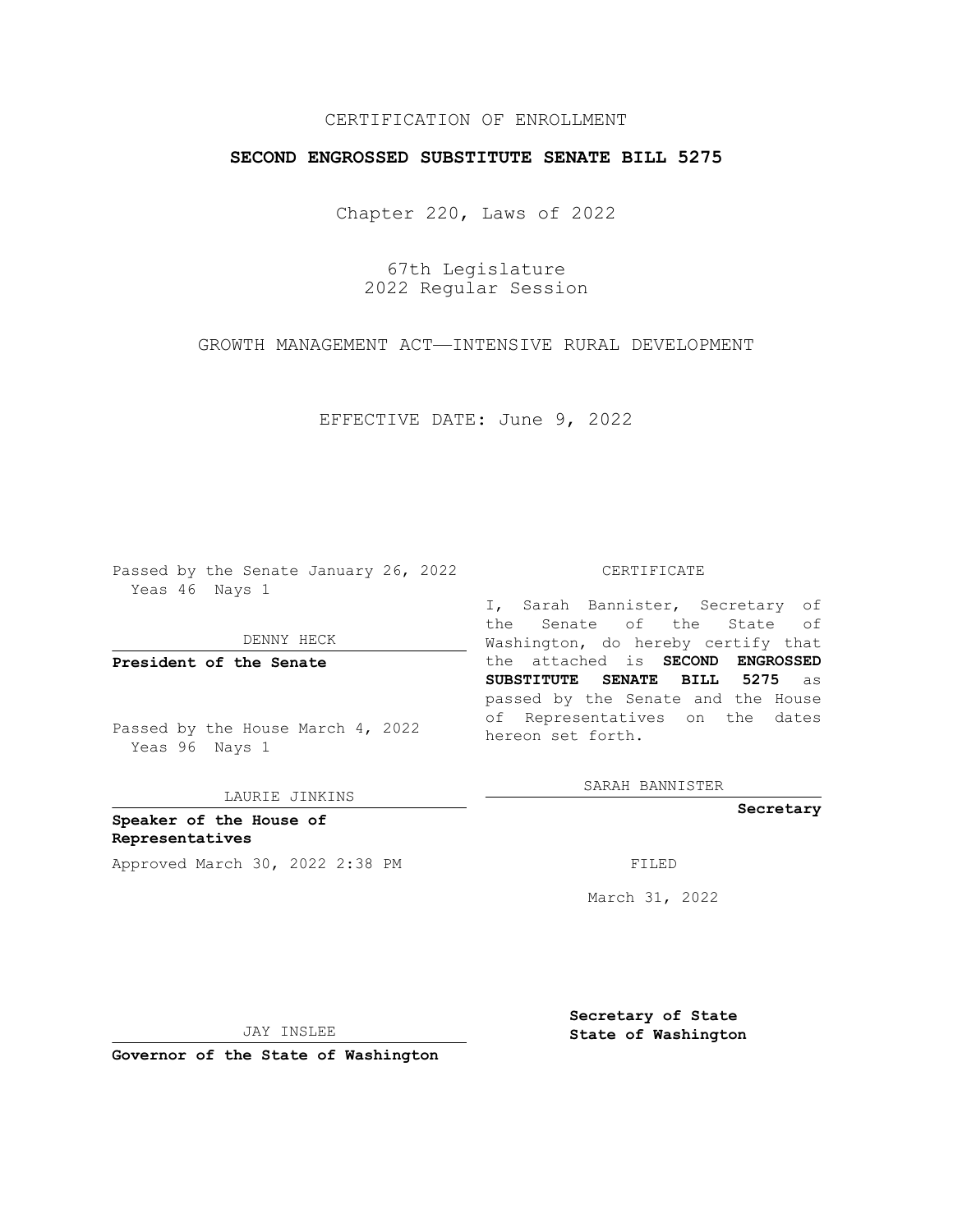## **SECOND ENGROSSED SUBSTITUTE SENATE BILL 5275**

Passed Legislature - 2022 Regular Session

**State of Washington 67th Legislature 2021 Regular Session**

**By** Senate Housing & Local Government (originally sponsored by Senators Short, Lovelett, Das, Wellman, and Wilson, C.)

READ FIRST TIME 02/15/21.

 AN ACT Relating to enhancing opportunity in limited areas of more intense rural development; and amending RCW 36.70A.070.

BE IT ENACTED BY THE LEGISLATURE OF THE STATE OF WASHINGTON:

 **Sec. 1.** RCW 36.70A.070 and 2021 c 254 s 2 are each amended to 5 read as follows:

 The comprehensive plan of a county or city that is required or chooses to plan under RCW 36.70A.040 shall consist of a map or maps, and descriptive text covering objectives, principles, and standards used to develop the comprehensive plan. The plan shall be an internally consistent document and all elements shall be consistent with the future land use map. A comprehensive plan shall be adopted and amended with public participation as provided in RCW 36.70A.140. Each comprehensive plan shall include a plan, scheme, or design for 14 each of the following:

 (1) A land use element designating the proposed general distribution and general location and extent of the uses of land, where appropriate, for agriculture, timber production, housing, commerce, industry, recreation, open spaces, general aviation airports, public utilities, public facilities, and other land uses. The land use element shall include population densities, building intensities, and estimates of future population growth. The land use

p. 1 2ESSB 5275.SL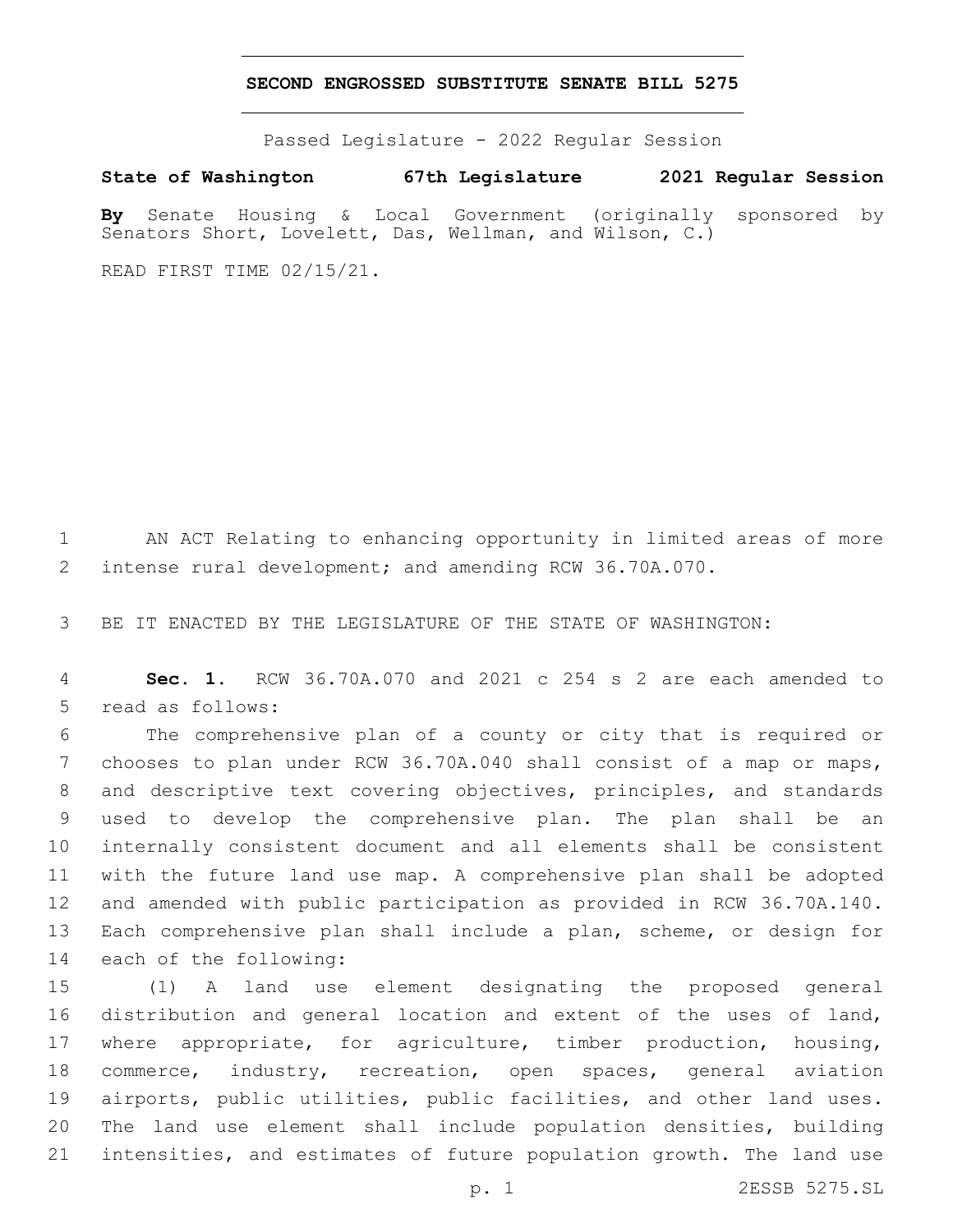element shall provide for protection of the quality and quantity of groundwater used for public water supplies. Wherever possible, the land use element should consider utilizing urban planning approaches that promote physical activity. Where applicable, the land use element shall review drainage, flooding, and stormwater runoff in the area and nearby jurisdictions and provide guidance for corrective actions to mitigate or cleanse those discharges that pollute waters of the state, including Puget Sound or waters entering Puget Sound.

 (2) A housing element ensuring the vitality and character of 10 established residential neighborhoods that:

 (a) Includes an inventory and analysis of existing and projected housing needs that identifies the number of housing units necessary to manage projected growth, as provided by the department of 14 commerce, including:

 (i) Units for moderate, low, very low, and extremely low-income 16 households; and

 (ii) Emergency housing, emergency shelters, and permanent 18 supportive housing;

 (b) Includes a statement of goals, policies, objectives, and mandatory provisions for the preservation, improvement, and development of housing, including single-family residences, and within an urban growth area boundary, moderate density housing 23 options including( $(\frac{1}{t},\frac{1}{t})$ ), but not limited to, duplexes, triplexes, 24 and townhomes;

 (c) Identifies sufficient capacity of land for housing including, but not limited to, government-assisted housing, housing for moderate, low, very low, and extremely low-income households, manufactured housing, multifamily housing, group homes, foster care facilities, emergency housing, emergency shelters, permanent supportive housing, and within an urban growth area boundary, consideration of duplexes, triplexes, and townhomes;

 (d) Makes adequate provisions for existing and projected needs of all economic segments of the community, including:

 (i) Incorporating consideration for low, very low, extremely low, 35 and moderate-income households;

 (ii) Documenting programs and actions needed to achieve housing availability including gaps in local funding, barriers such as 38 development regulations, and other limitations;

 (iii) Consideration of housing locations in relation to 40 employment location; and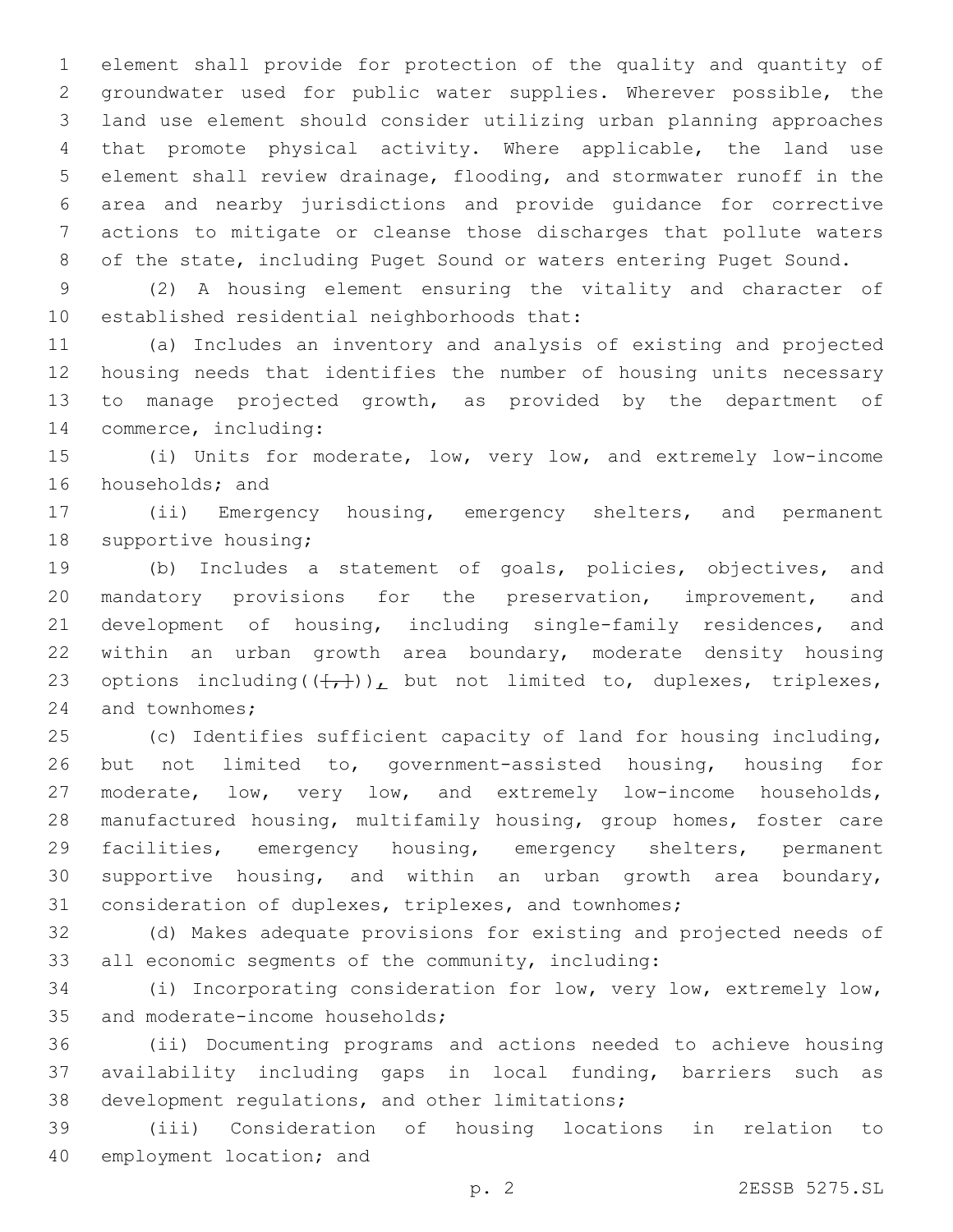(iv) Consideration of the role of accessory dwelling units in 2 meeting housing needs;

 (e) Identifies local policies and regulations that result in racially disparate impacts, displacement, and exclusion in housing, 5 including:

(i) Zoning that may have a discriminatory effect;

7 (ii) Disinvestment; and

8 (iii) Infrastructure availability;

 (f) Identifies and implements policies and regulations to address and begin to undo racially disparate impacts, displacement, and exclusion in housing caused by local policies, plans, and actions;

 (g) Identifies areas that may be at higher risk of displacement from market forces that occur with changes to zoning development 14 regulations and capital investments; and

 (h) Establishes antidisplacement policies, with consideration given to the preservation of historical and cultural communities as well as investments in low, very low, extremely low, and moderate- income housing; equitable development initiatives; inclusionary 19 zoning; community planning requirements; tenant protections; land disposition policies; and consideration of land that may be used for 21 affordable housing.

 In counties and cities subject to the review and evaluation requirements of RCW 36.70A.215, any revision to the housing element shall include consideration of prior review and evaluation reports and any reasonable measures identified. The housing element should link jurisdictional goals with overall county goals to ensure that 27 the housing element goals are met.

 (3) A capital facilities plan element consisting of: (a) An inventory of existing capital facilities owned by public entities, showing the locations and capacities of the capital facilities; (b) a forecast of the future needs for such capital facilities; (c) the proposed locations and capacities of expanded or new capital facilities; (d) at least a six-year plan that will finance such capital facilities within projected funding capacities and clearly identifies sources of public money for such purposes; and (e) a requirement to reassess the land use element if probable funding falls short of meeting existing needs and to ensure that the land use element, capital facilities plan element, and financing plan within the capital facilities plan element are coordinated and consistent.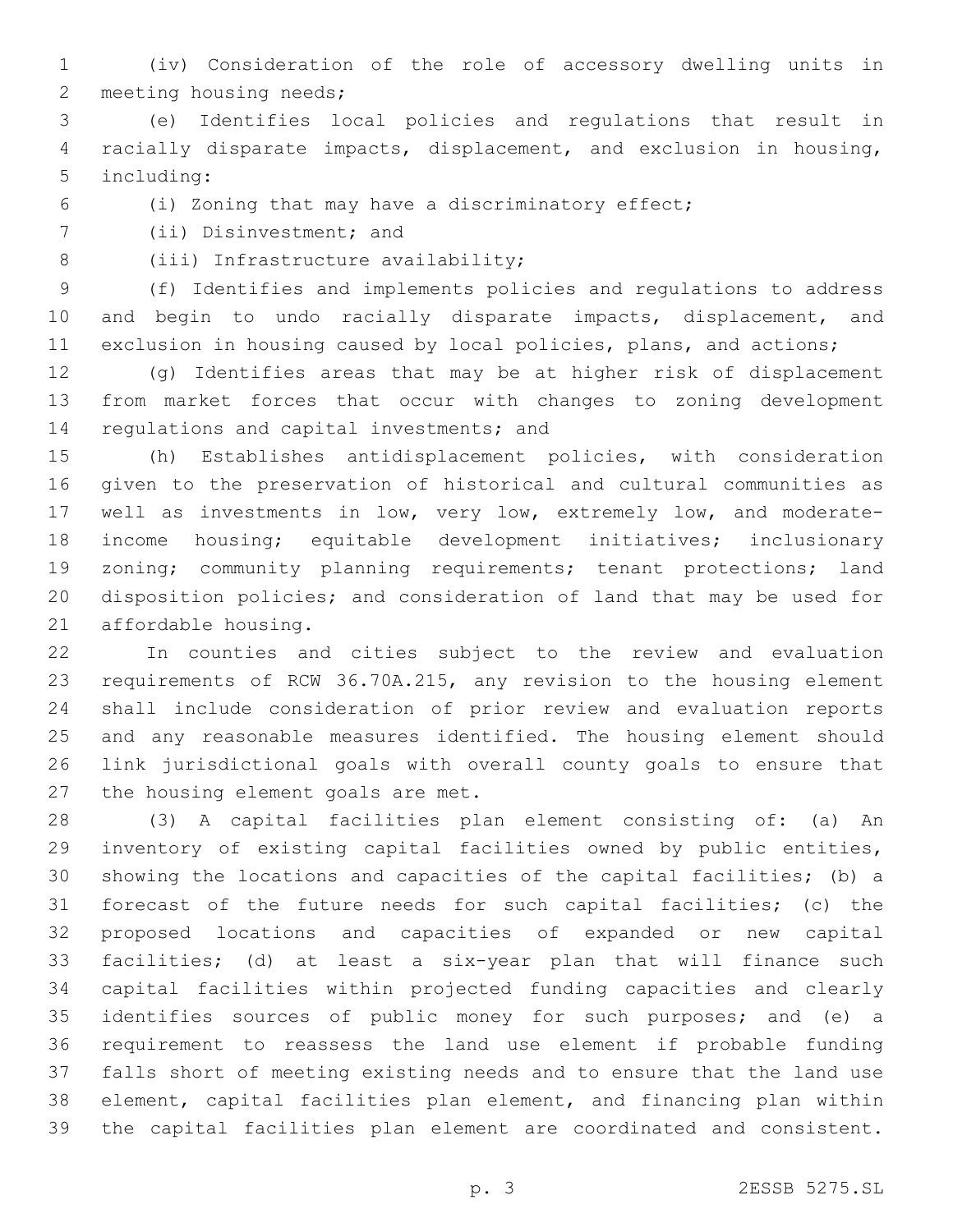Park and recreation facilities shall be included in the capital 2 facilities plan element.

 (4) A utilities element consisting of the general location, proposed location, and capacity of all existing and proposed utilities, including, but not limited to, electrical lines, 6 telecommunication lines, and natural gas lines.

 (5) Rural element. Counties shall include a rural element including lands that are not designated for urban growth, agriculture, forest, or mineral resources. The following provisions 10 shall apply to the rural element:

 (a) Growth management act goals and local circumstances. Because circumstances vary from county to county, in establishing patterns of rural densities and uses, a county may consider local circumstances, but shall develop a written record explaining how the rural element harmonizes the planning goals in RCW 36.70A.020 and meets the 16 requirements of this chapter.

 (b) Rural development. The rural element shall permit rural development, forestry, and agriculture in rural areas. The rural element shall provide for a variety of rural densities, uses, essential public facilities, and rural governmental services needed to serve the permitted densities and uses. To achieve a variety of rural densities and uses, counties may provide for clustering, 23 density transfer, design guidelines, conservation easements, and other innovative techniques that will accommodate appropriate rural economic advancement, densities, and uses that are not characterized by urban growth and that are consistent with rural character.

 (c) Measures governing rural development. The rural element shall include measures that apply to rural development and protect the rural character of the area, as established by the county, by:

(i) Containing or otherwise controlling rural development;

 (ii) Assuring visual compatibility of rural development with the 32 surrounding rural area;

 (iii) Reducing the inappropriate conversion of undeveloped land into sprawling, low-density development in the rural area;

 (iv) Protecting critical areas, as provided in RCW 36.70A.060, 36 and surface water and groundwater resources; and

 (v) Protecting against conflicts with the use of agricultural, forest, and mineral resource lands designated under RCW 36.70A.170.

 (d) Limited areas of more intensive rural development. Subject to the requirements of this subsection and except as otherwise

p. 4 2ESSB 5275.SL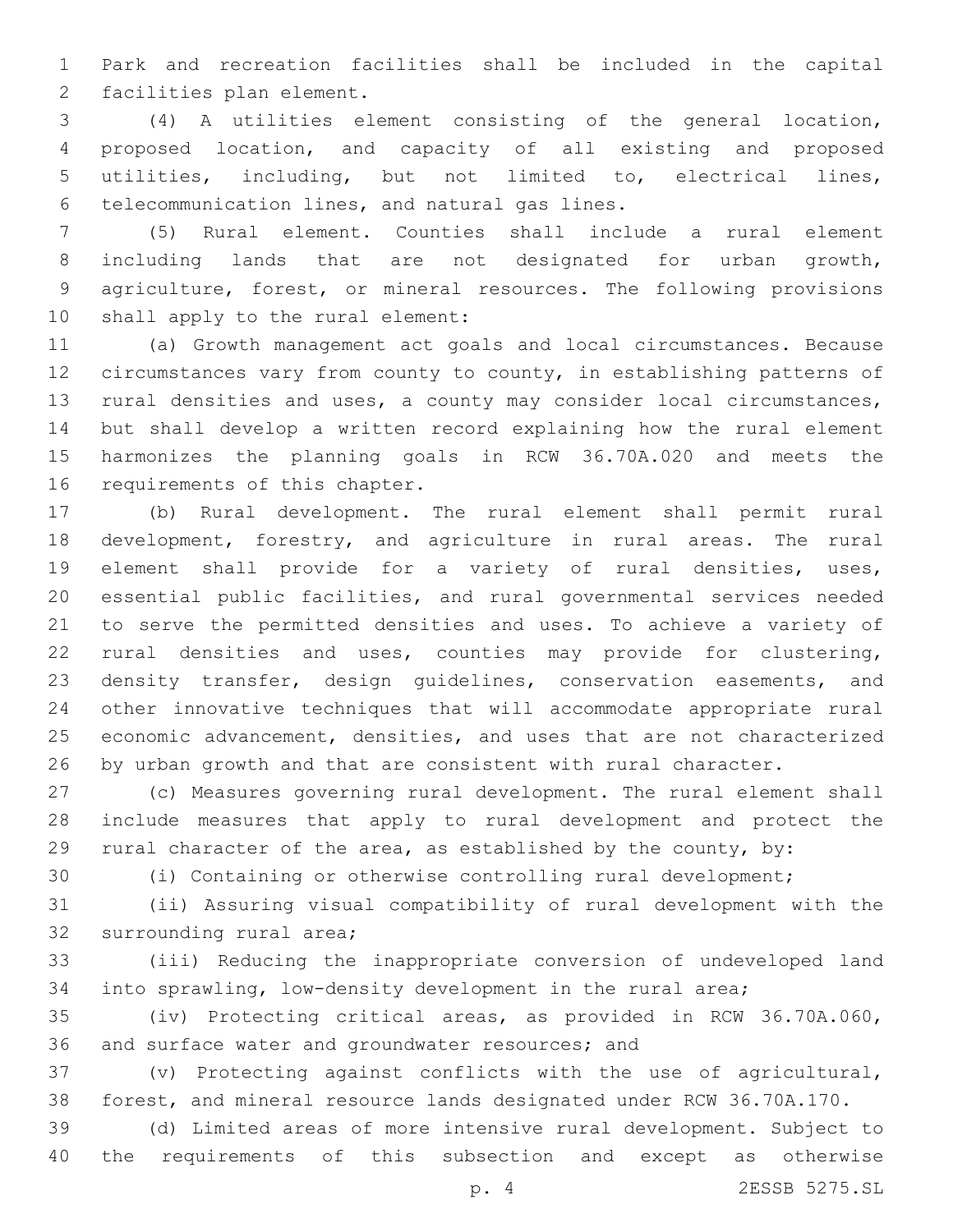specifically provided in this subsection (5)(d), the rural element may allow for limited areas of more intensive rural development, including necessary public facilities and public services to serve 4 the limited area as follows:

 (i) Rural development consisting of the infill, development, or redevelopment of existing commercial, industrial, residential, or mixed-use areas, whether characterized as shoreline development, villages, hamlets, rural activity centers, or crossroads 9 developments.

 (A) A commercial, industrial, residential, shoreline, or mixed- use area are subject to the requirements of (d)(iv) of this subsection, but are not subject to the requirements of (c)(ii) and 13 (iii) of this subsection.

 (B) Any development or redevelopment other than an industrial area or an industrial use within a mixed-use area or an industrial area under this subsection (5)(d)(i) must be principally designed to serve the existing and projected rural population.

 (C) Any development or redevelopment in terms of building size, 19 scale, use, or intensity ((shall be consistent with the character of the existing areas)) may be permitted subject to confirmation from all existing providers of public facilities and public services of sufficient capacity of existing public facilities and public services to serve any new or additional demand from the new development or 24 redevelopment. Development and redevelopment may include changes in use from vacant land or a previously existing use so long as the new use conforms to the requirements of this subsection (5) and is consistent with the local character. Any commercial development or redevelopment within a mixed-use area must be principally designed to serve the existing and projected rural population and must meet the following requirements:

 (I) Any included retail or food service space must not exceed the footprint of previously occupied space or 5,000 square feet, 33 whichever is greater, for the same or similar use; and

 (II) Any included retail or food service space must not exceed 35 2,500 square feet for a new use;

 (ii) The intensification of development on lots containing, or new development of, small-scale recreational or tourist uses, including commercial facilities to serve those recreational or tourist uses, that rely on a rural location and setting, but that do not include new residential development. A small-scale recreation or

p. 5 2ESSB 5275.SL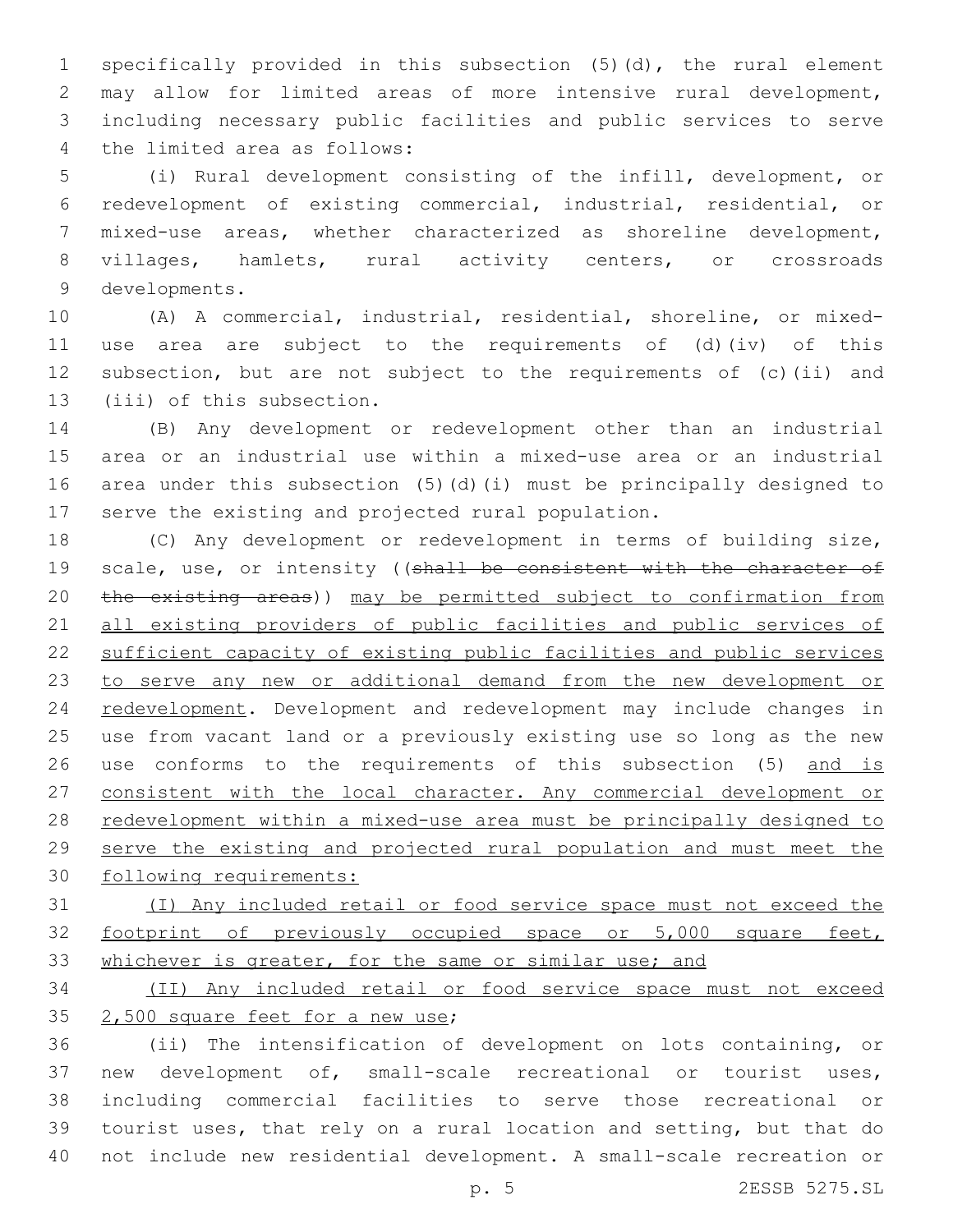tourist use is not required to be principally designed to serve the existing and projected rural population. Public services and public facilities shall be limited to those necessary to serve the recreation or tourist use and shall be provided in a manner that does 5 not permit low-density sprawl;

 (iii) The intensification of development on lots containing isolated nonresidential uses or new development of isolated cottage industries and isolated small-scale businesses that are not principally designed to serve the existing and projected rural population and nonresidential uses, but do provide job opportunities for rural residents. Rural counties may allow the expansion of small- scale businesses as long as those small-scale businesses conform with the rural character of the area as defined by the local government according to RCW 36.70A.030(23). Rural counties may also allow new small-scale businesses to utilize a site previously occupied by an existing business as long as the new small-scale business conforms to the rural character of the area as defined by the local government according to RCW 36.70A.030(23). Public services and public facilities shall be limited to those necessary to serve the isolated nonresidential use and shall be provided in a manner that does not 21 permit low-density sprawl;

 (iv) A county shall adopt measures to minimize and contain the 23 existing areas ((or uses)) of more intensive rural development, as appropriate, authorized under this subsection. Lands included in such 25 existing areas ((or uses)) shall not extend beyond the logical outer 26 boundary of the existing area ((or use)), thereby allowing a new pattern of low-density sprawl. Existing areas are those that are clearly identifiable and contained and where there is a logical boundary delineated predominately by the built environment, but that may also include undeveloped lands if limited as provided in this subsection. The county shall establish the logical outer boundary of an area of more intensive rural development. In establishing the logical outer boundary, the county shall address (A) the need to preserve the character of existing natural neighborhoods and communities, (B) physical boundaries, such as bodies of water, streets and highways, and land forms and contours, (C) the prevention of abnormally irregular boundaries, and (D) the ability to provide public facilities and public services in a manner that does not 39 permit low-density sprawl;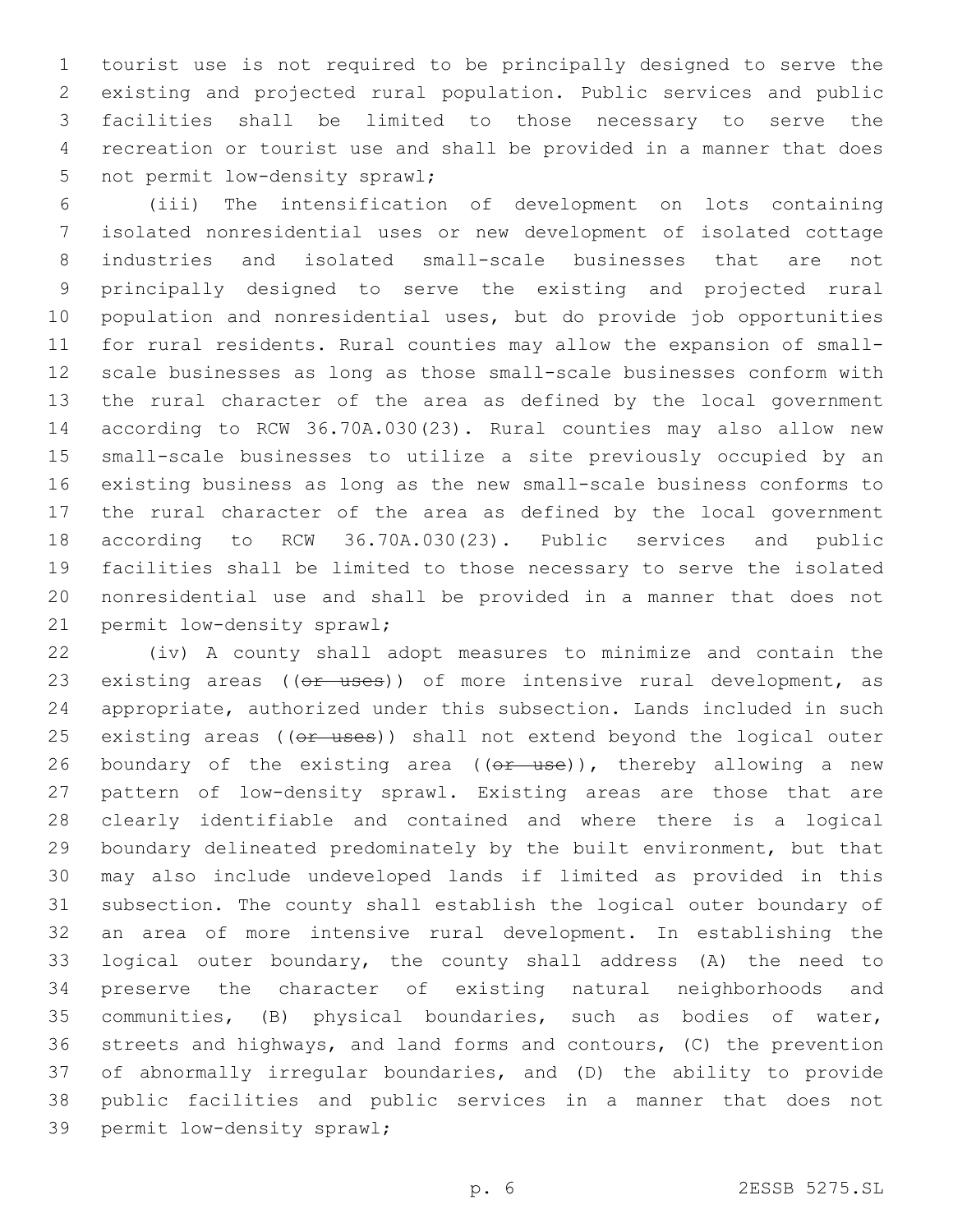1 (v) For purposes of this subsection (5)(d) ((of this 2 subsection)), an existing area or existing use is one that was in existence:3

 (A) On July 1, 1990, in a county that was initially required to 5 plan under all of the provisions of this chapter;

 (B) On the date the county adopted a resolution under RCW 36.70A.040(2), in a county that is planning under all of the 8 provisions of this chapter under RCW 36.70A.040(2); or

 (C) On the date the office of financial management certifies the county's population as provided in RCW 36.70A.040(5), in a county that is planning under all of the provisions of this chapter pursuant 12 to RCW 36.70A.040(5).

 (e) Exception. This subsection shall not be interpreted to permit in the rural area a major industrial development or a master planned resort unless otherwise specifically permitted under RCW 36.70A.360 16 and 36.70A.365.

 (6) A transportation element that implements, and is consistent 18 with, the land use element.

 (a) The transportation element shall include the following 20 subelements:

(i) Land use assumptions used in estimating travel;

 (ii) Estimated traffic impacts to state-owned transportation facilities resulting from land use assumptions to assist the department of transportation in monitoring the performance of state facilities, to plan improvements for the facilities, and to assess the impact of land-use decisions on state-owned transportation 27 facilities;

(iii) Facilities and services needs, including:

 (A) An inventory of air, water, and ground transportation facilities and services, including transit alignments and general aviation airport facilities, to define existing capital facilities and travel levels as a basis for future planning. This inventory must include state-owned transportation facilities within the city or 34 county's jurisdictional boundaries;

 (B) Level of service standards for all locally owned arterials and transit routes to serve as a gauge to judge performance of the system. These standards should be regionally coordinated;

 (C) For state-owned transportation facilities, level of service standards for highways, as prescribed in chapters 47.06 and 47.80 40 RCW, to gauge the performance of the system. The purposes of

p. 7 2ESSB 5275.SL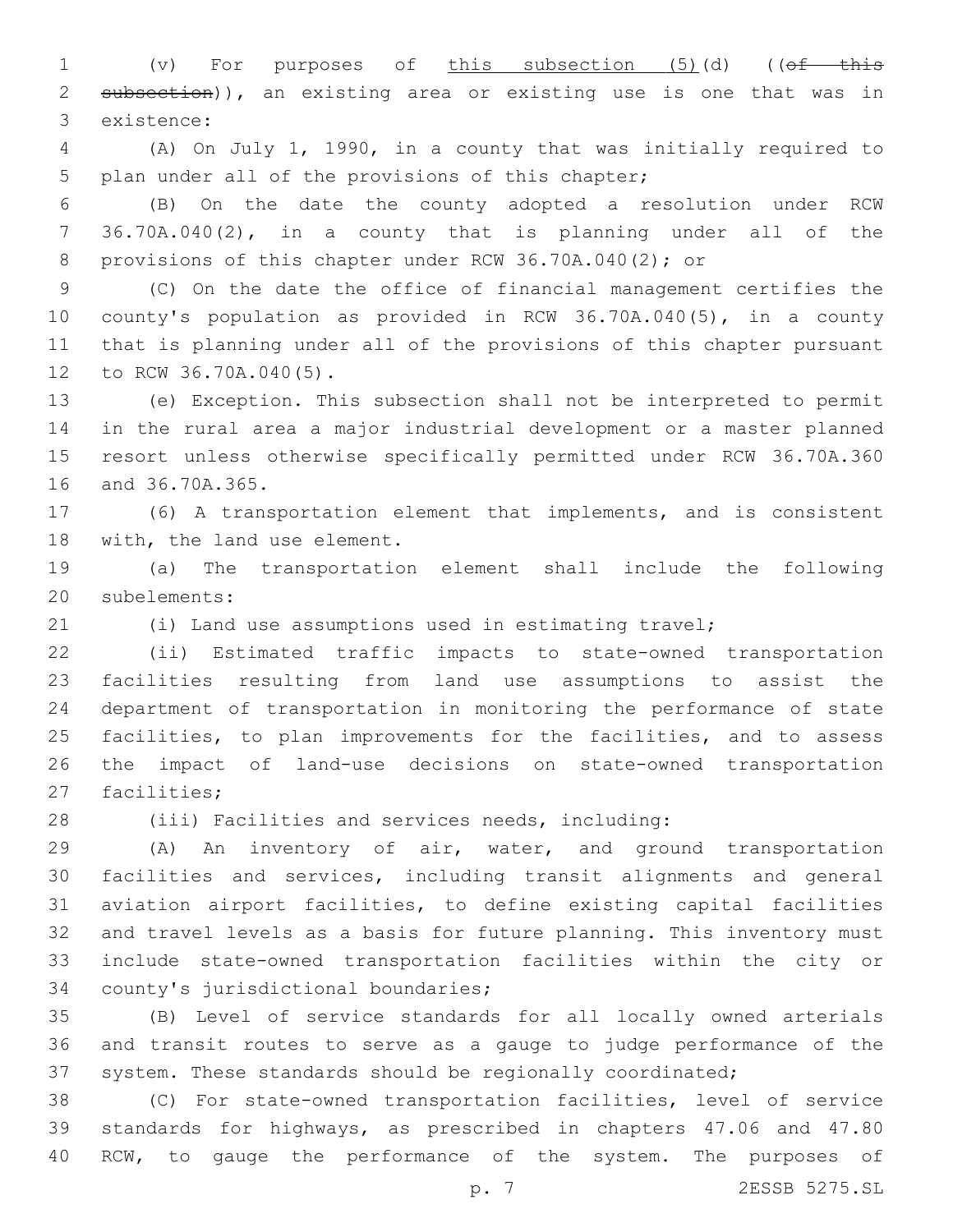reflecting level of service standards for state highways in the local comprehensive plan are to monitor the performance of the system, to evaluate improvement strategies, and to facilitate coordination between the county's or city's six-year street, road, or transit program and the office of financial management's ten-year investment program. The concurrency requirements of (b) of this subsection do not apply to transportation facilities and services of statewide significance except for counties consisting of islands whose only connection to the mainland are state highways or ferry routes. In these island counties, state highways and ferry route capacity must be a factor in meeting the concurrency requirements in (b) of this 12 subsection:

 (D) Specific actions and requirements for bringing into compliance locally owned transportation facilities or services that 15 are below an established level of service standard:

 (E) Forecasts of traffic for at least ten years based on the adopted land use plan to provide information on the location, timing, 18 and capacity needs of future growth;

 (F) Identification of state and local system needs to meet current and future demands. Identified needs on state-owned transportation facilities must be consistent with the statewide multimodal transportation plan required under chapter 47.06 RCW;

(iv) Finance, including:23

 (A) An analysis of funding capability to judge needs against 25 probable funding resources;

 (B) A multiyear financing plan based on the needs identified in the comprehensive plan, the appropriate parts of which shall serve as the basis for the six-year street, road, or transit program required by RCW 35.77.010 for cities, RCW 36.81.121 for counties, and RCW 35.58.2795 for public transportation systems. The multiyear financing plan should be coordinated with the ten-year investment program developed by the office of financial management as required by RCW 33 47.05.030;

 (C) If probable funding falls short of meeting identified needs, a discussion of how additional funding will be raised, or how land use assumptions will be reassessed to ensure that level of service 37 standards will be met;

 (v) Intergovernmental coordination efforts, including an assessment of the impacts of the transportation plan and land use assumptions on the transportation systems of adjacent jurisdictions;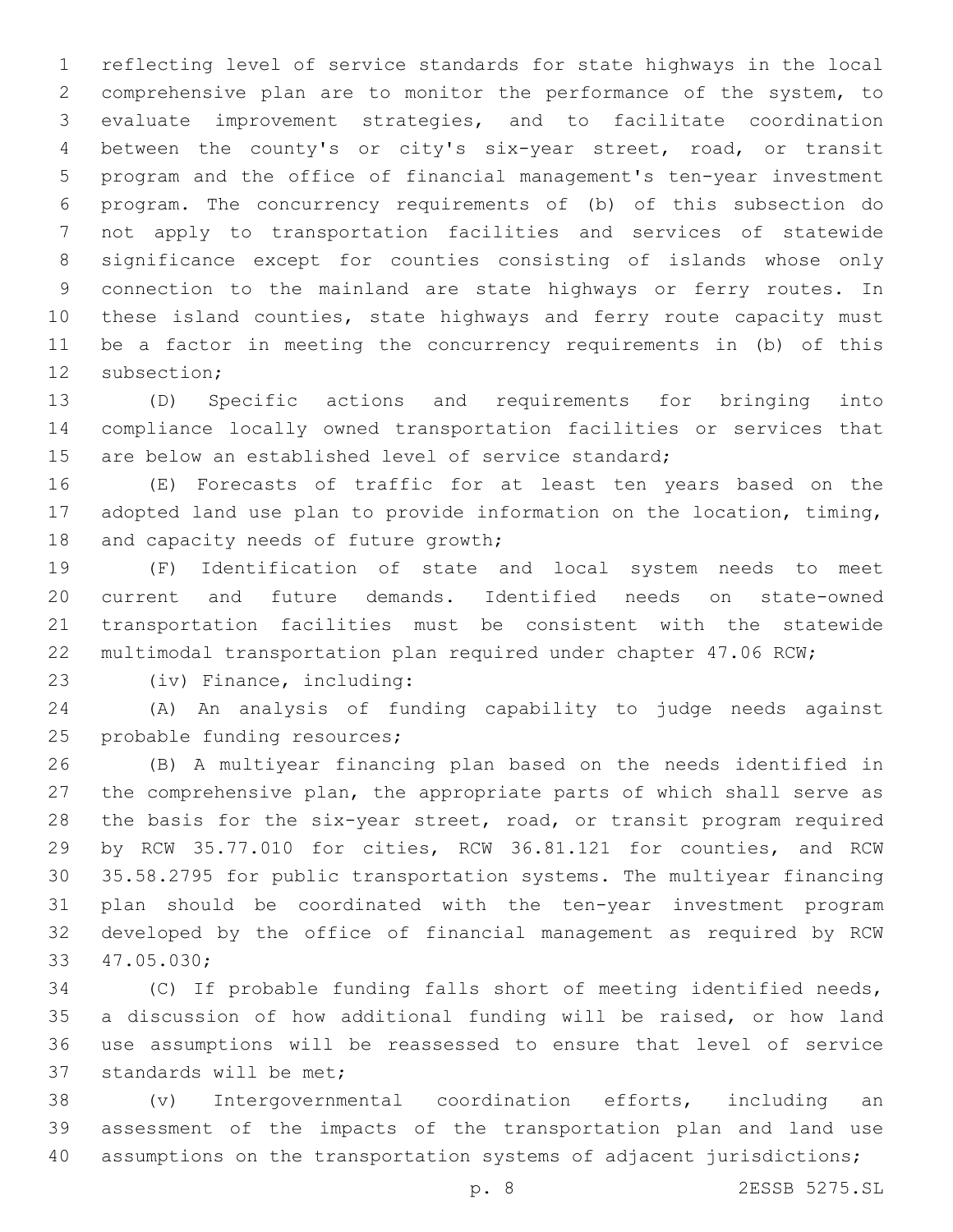- 
- (vi) Demand-management strategies;1

 (vii) Pedestrian and bicycle component to include collaborative efforts to identify and designate planned improvements for pedestrian and bicycle facilities and corridors that address and encourage enhanced community access and promote healthy lifestyles.

 (b) After adoption of the comprehensive plan by jurisdictions required to plan or who choose to plan under RCW 36.70A.040, local jurisdictions must adopt and enforce ordinances which prohibit development approval if the development causes the level of service on a locally owned transportation facility to decline below the standards adopted in the transportation element of the comprehensive plan, unless transportation improvements or strategies to accommodate the impacts of development are made concurrent with the development. These strategies may include increased public transportation service, 15 ride-sharing programs, demand management, and other transportation systems management strategies. For the purposes of this subsection (6), "concurrent with the development" means that improvements or strategies are in place at the time of development, or that a financial commitment is in place to complete the improvements or strategies within six years. If the collection of impact fees is delayed under RCW 82.02.050(3), the six-year period required by this subsection (6)(b) must begin after full payment of all impact fees is 23 due to the county or city.

 (c) The transportation element described in this subsection (6), the six-year plans required by RCW 35.77.010 for cities, RCW 36.81.121 for counties, and RCW 35.58.2795 for public transportation systems, and the ten-year investment program required by RCW 28 47.05.030 for the state, must be consistent.

 (7) An economic development element establishing local goals, policies, objectives, and provisions for economic growth and vitality and a high quality of life. A city that has chosen to be a residential community is exempt from the economic development element 33 requirement of this subsection.

 (8) A park and recreation element that implements, and is consistent with, the capital facilities plan element as it relates to park and recreation facilities. The element shall include: (a) Estimates of park and recreation demand for at least a ten-year period; (b) an evaluation of facilities and service needs; and (c) an evaluation of intergovernmental coordination opportunities to provide regional approaches for meeting park and recreational demand.